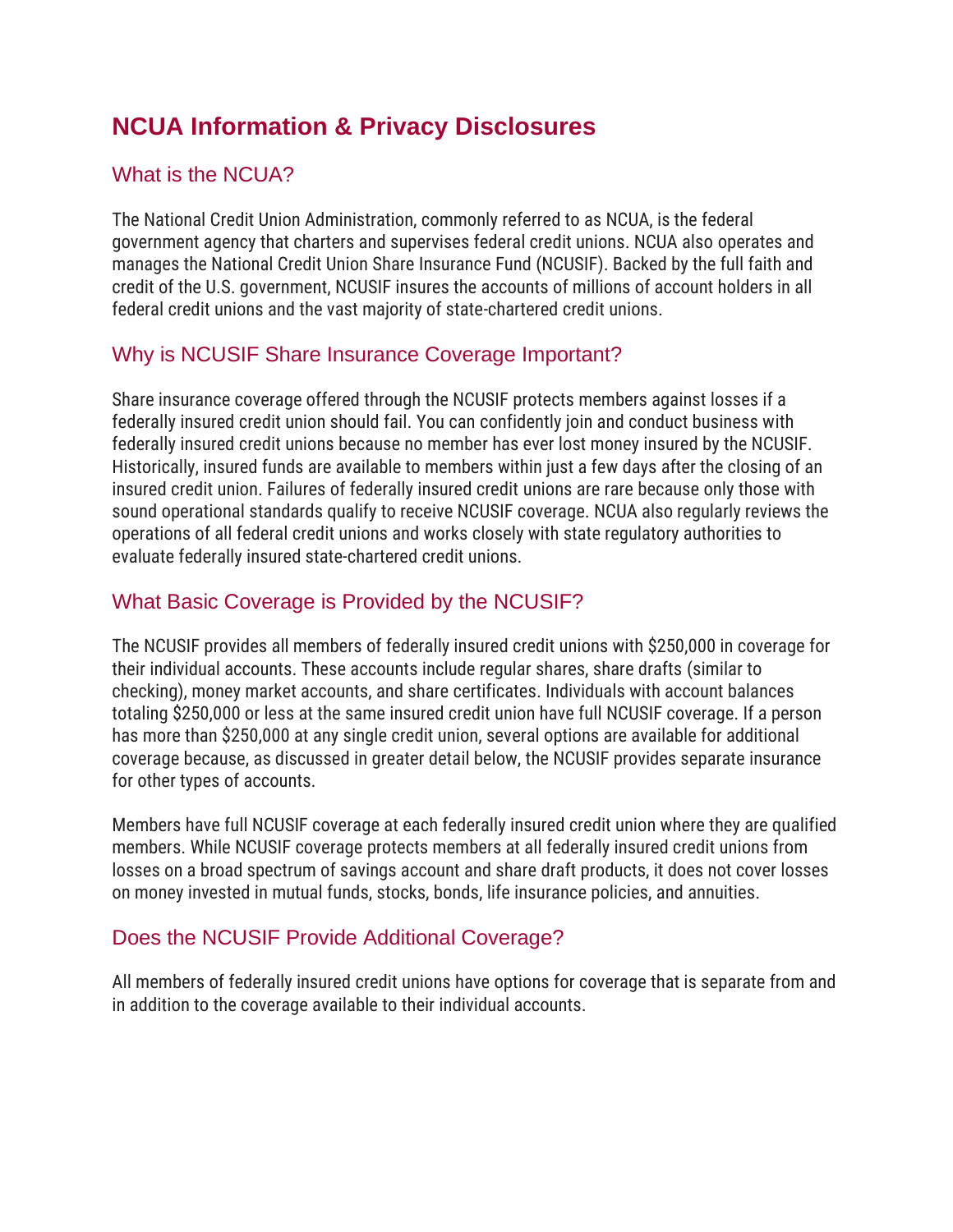#### Retirement Accounts

Members with traditional and Roth Individual Retirement Accounts (IRAs) and KEOGH retirement accounts at federally insured credit unions have additional coverage available at each federally insured credit union where they qualify and become members. The NCUSIF insures member traditional and Roth IRAs for \$250,000 in the aggregate at each credit union. Additionally, NCUA insures member KEOGH accounts separately in the aggregate to \$250,000 at each credit union. Retirement account insurance protection is separate and apart from insurance coverage on other credit union accounts. For example, if you have a regular share account, an IRA, and a KEOGH at the same credit union, the NCUSIF insures the regular share account for up to \$250,000, the IRA for up to an additional \$250,000, and the KEOGH for up to an additional \$250,000.

#### Joint Accounts

Joint accounts are savings or share draft accounts owned by two or more people who have equal rights to withdraw money from the account. The NCUSIF provides joint account holders with \$250,000 coverage for their aggregate interests at each federally insured credit union. For example, a two person joint account has \$500,000 in coverage. This coverage is separate from and in addition to the coverage available for other accounts such as individual accounts and retirement accounts.

#### Trust Accounts

The NCUSIF provides separate coverage for both revocable and irrevocable trusts. Credit unions can establish a common revocable trust payable-on- death (POD) account without additional documentation; however, some trusts require additional, valid documentation to qualify for coverage. While this brochure briefly discusses how the NCUSIF insures trusts, members should consult appropriate professionals to properly establish and document trust arrangements.

### Revocable Trusts

Revocable trust accounts may qualify for insurance coverage of up to \$250,000 per beneficiary named by the owner that is separate from the individual coverage available to the trust owner. For example, if a person with a revocable trust for \$750,000 names a spouse and two children as beneficiaries, the entire \$750,000 would have separate NCUSIF coverage (\$250,000 per beneficiary). This coverage is separate from the coverage provided to the other types of accounts held by the trust's owner at the same federally insured credit union.

#### Irrevocable Trusts

Funds placed in an account by a trustee under an irrevocable trust have separate coverage based on the beneficial interest under such trust. The interest of each beneficiary in an account (or accounts) established as an irrevocable trust has separate NCUSIF coverage of \$250,000. In cases where a beneficiary has an interest in more than one trust arrangement created by the same owner,